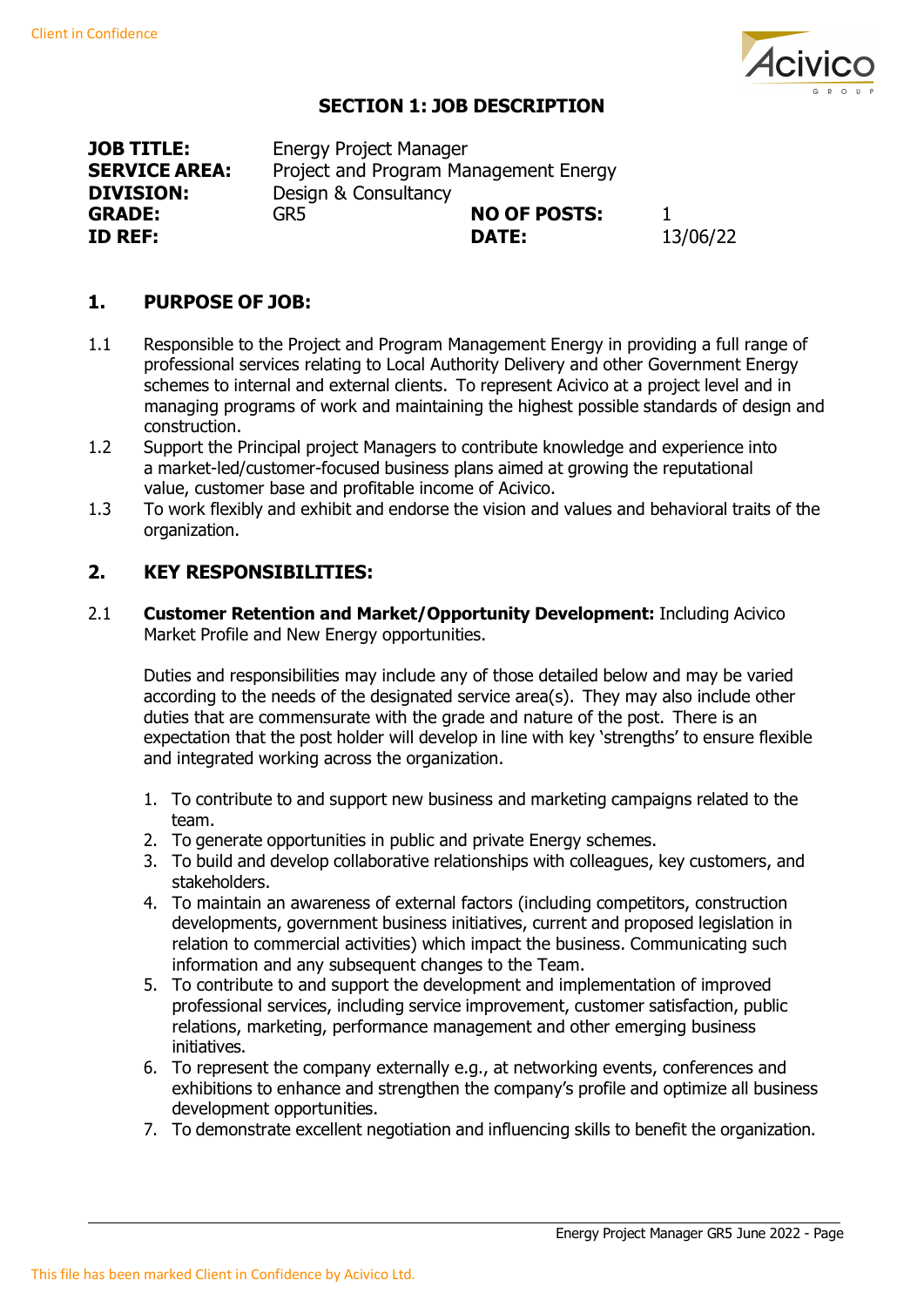

### 2.2 **Operational Performance:**

- 1. To work as part of a high performing team geared to providing exceptional customer service and demonstrating commercial acumen in line with Acivico's vision, values and overall business strategy.
- 2. To focus on striving for excellence by driving out unnecessary waste through continuous process improvement.
- 3. To contribute to ensuring that all commercial activities meet or improve on budget, cost and efficiency targets (Key Performance Indicators) in line with business objectives.
- 4. To ensure compliance with all the requirements of Acivico's Quality System BS EN ISO 9001 and ISO 14001.
- 5. To ensure compliance with contractual provisions on individual projects and programs of work.
- 6. To become familiar with and ensure compliance with the requirements of Acivico's professional services specification for projects and programs delivered in accordance with Acivico's contract with Birmingham City Council.
- 7. Observance of Acivico's Equal Opportunities policy.
- 8. Any other duties as commensurate with the post.

### 2.3 **People Skills:**

- 1. Ensuring good relations and communications with all members of the team and responding politely and in a timely fashion to internal and external customers.
- 2. To comply with the full range of relevant HR procedures in accordance with Acivico's policies.
- 3. To ensure compliance with all statutory requirements, e.g., Health & Safety, etc., and the implementation of a positive Health & Safety culture that has ownership at all levels.

### 2.4 **Finance and Commercial (Contracts) Performance:**

1. To contribute to the profitability, efficiency, continuous development and compliance of any client contracts/agreements within the service area.

## **3. SUPERVISION REQUIRED:**

# **Supervising Officer:** Energy Project Manager

# **\*Level of Supervision:** 2

\*Level of Supervision:

- 1. Regularly supervised with work checked by supervisor
- 2. Left to work within established guidelines subject to scrutiny by supervisor
- 3. Plan own work to ensure the meeting of defined objectives

## **4. SPECIAL CONDITIONS:** None

### **5. SPECIFIC JOB REQUIREMENTS:**

1. To assist the Principal Project Manager in the provision of project management services working alongside multi-disciplinary in-house professional/technical teams, consultant and contractor partners in the delivery of Local Authority Delivery related services to in-house and external clients. Responsible to the Principal Project Manager for the delivery of a project management service within Acivico working collaboratively with other team members and partners.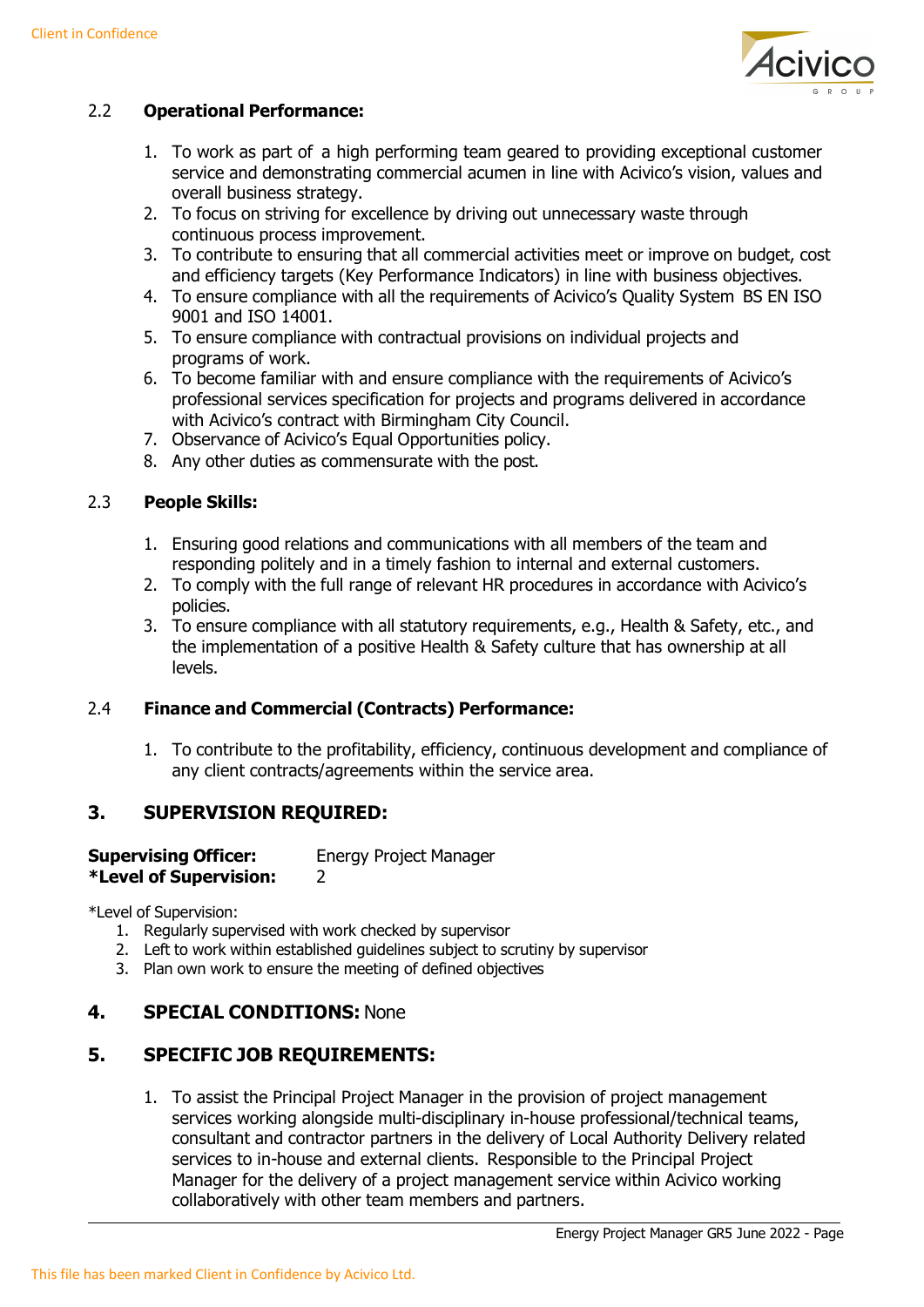

To assist the Principal Project Manager and other team members in delivery of design, maintenance and professional consultancy services to Acivico's clients.

- 2. To ensure the delivery of projects to time, cost and quality.
- 3. To assist the principal project manager, working in leading integrated multidisciplinary teams, in the delivery of major projects to meet customer expectations, championing the project management role.
- 4. To assist with the development and integration of the project management function within Acivico and with external partners including the management, training and development of staff.
- 5. To provide a professional, responsive and customer facing service working in an integrated and collaborative way within Acivico and with partners.
- 6. To assist the Principal Project manager to develop systems and workflow methodology to ensure the effective, timely and economic use of resources to deliver projects to the satisfaction of customers.
- 7. To work closely with the Principal Project manager, Managers to maximize the skills, capacity and professional expertise in the delivery of all projects to ensure integrated working with multi-disciplinary teams within Acivico and with external partners.
- 8. To work with the principal project manager and other team members in the control of budgets, project resourcing/expenditure and ensuring the overall financial viability of commissions.
- 9. Provide project management advice and technical expertise including leading on the planning, resourcing, programming and management of projects.
- 10. Provide client/consultant liaison, ensuring both the clients and project objectives are delivered.
- 11. To act as Project Manager on a portfolio of projects.
- 12. To lead and co-ordinate all aspects of the project management function, including formulating briefs, feasibility reports, production of project program, management of design and cost information production.
- 13. To facilitate communication and ensure a clear understanding of outputs and program milestones by all parties within multi-disciplinary teams including Acivico, external consultants, partners, clients and contractors.
- 14. To assist the Principal Project manager and other team members in improving the quality of design, life cycle/whole life costing, selection of procurement routes, project delivery and achievement of Rethinking Construction/Egan principles.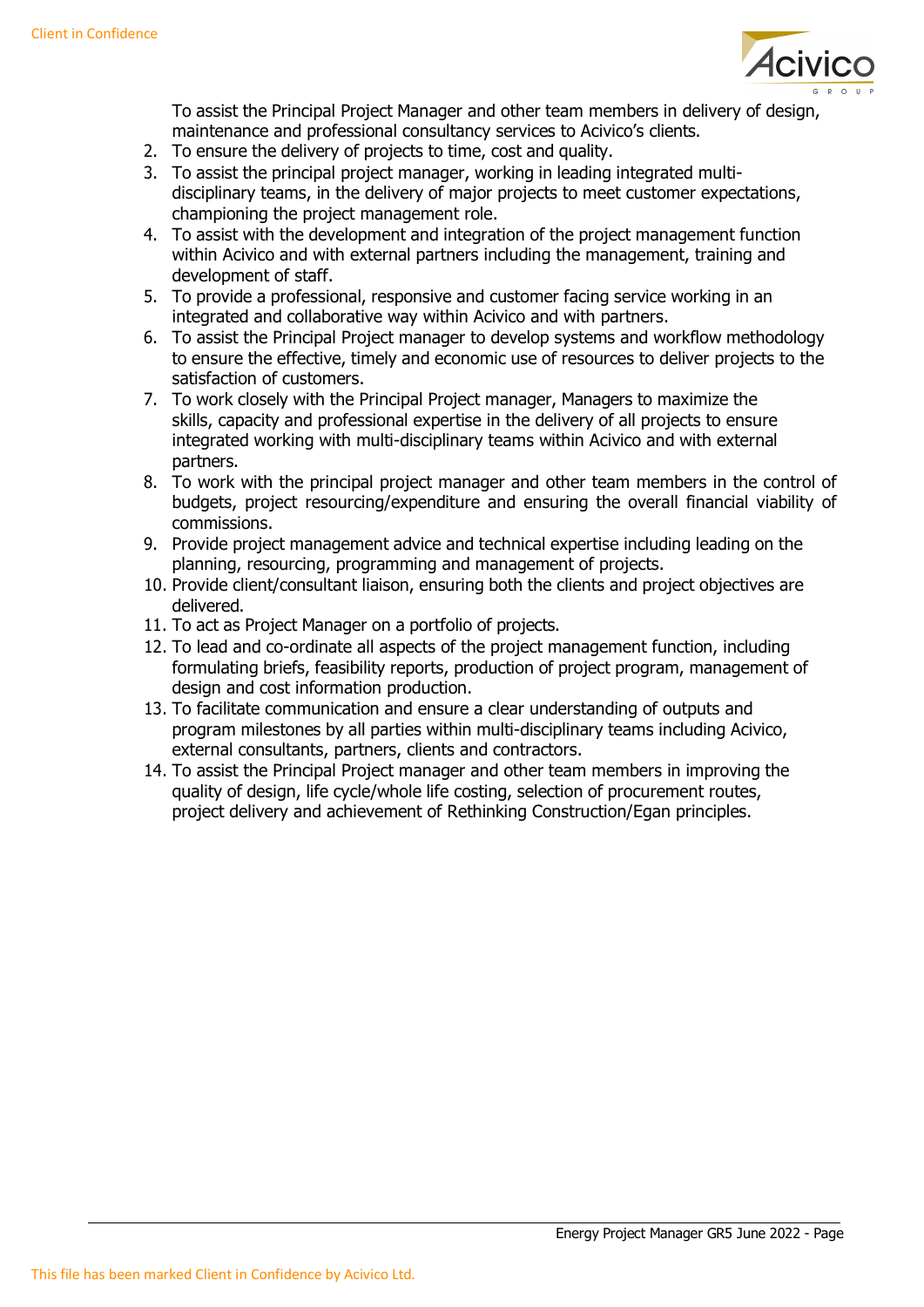

# **SECTION 2: PERSON SPECIFICATION**

#### **Method of Assessment:** AF = Application Form; I= Interview; T = Test/Exercise; P = Presentation

|                | <b>Essential</b>                                                                                                                                                                                                                                                                                                                                                              | <b>MoA</b> |
|----------------|-------------------------------------------------------------------------------------------------------------------------------------------------------------------------------------------------------------------------------------------------------------------------------------------------------------------------------------------------------------------------------|------------|
| $\mathbf{1}$   | <b>Experience:</b><br>Post qualification experience in a professional construction discipline, e.g.,<br>Architecture, Building Surveying, Quantity Surveying, Engineering, Project<br>Management, Construction Management, Working on Government funded<br>grant scheme.                                                                                                      | <b>AF</b>  |
| $\overline{2}$ | A minimum of 3 years post qualification experience working as a Project<br>Manager including experience at project level to include the following:<br>project management of diverse projects<br>contract, financial and budgetary control<br>coordinating workloads and multi-disciplinary resources<br>process and systems<br>collaborative/partnership working<br>$\bullet$ | <b>AF</b>  |
| 3              | Experience in the preparation, implementation and management of NEC &<br>JCT contracts for building and building services.                                                                                                                                                                                                                                                    | AF         |
| $\overline{4}$ | Experience of project managing the delivery of either design or<br>maintenance for a variety of projects and customers                                                                                                                                                                                                                                                        | <b>AF</b>  |
| $\mathbf{1}$   | <b>Skills &amp; Abilities:</b><br>The ability to successfully carry out the project Management function in a<br>customer focused, commercially driven organization.<br>The ability to deliver high performing services and exceptional customer<br>service.                                                                                                                   | AF, I      |
| $\overline{2}$ | The ability to demonstrate commercial acumen in line with Acivico's vision,<br>values and overall business strategy.                                                                                                                                                                                                                                                          | AF, I      |
| 3              | The ability to operate at a strategic level to promote and develop the work<br>of Acivico to retain existing clients and seek new markets to include a clear<br>understanding of customer care and service quality.                                                                                                                                                           | AF, I      |
| $\overline{4}$ | The ability to provide project management services as part of a multi-<br>disciplinary team of a diverse, design, maintenance and professional<br>construction team to include those areas listed under experience.                                                                                                                                                           | AF, I      |
| 5              | The ability to co-ordinate and monitor delivery of work programs to<br>financial, time and quality targets and to manage and prioritize resources                                                                                                                                                                                                                             | AF, I      |
| 6              | The ability to manage and co-ordinate contracts for construction, repair and<br>maintenance.                                                                                                                                                                                                                                                                                  | AF, I      |
| $\overline{7}$ | The ability to agree budgets, delivery programs, establish targets,<br>monitor and control revenue and capital expenditure                                                                                                                                                                                                                                                    | AF, I      |
| 8              | The ability to promote and develop the work of Acivico to retain existing<br>clients and seek new markets to include a clear understanding of customer                                                                                                                                                                                                                        | AF, I      |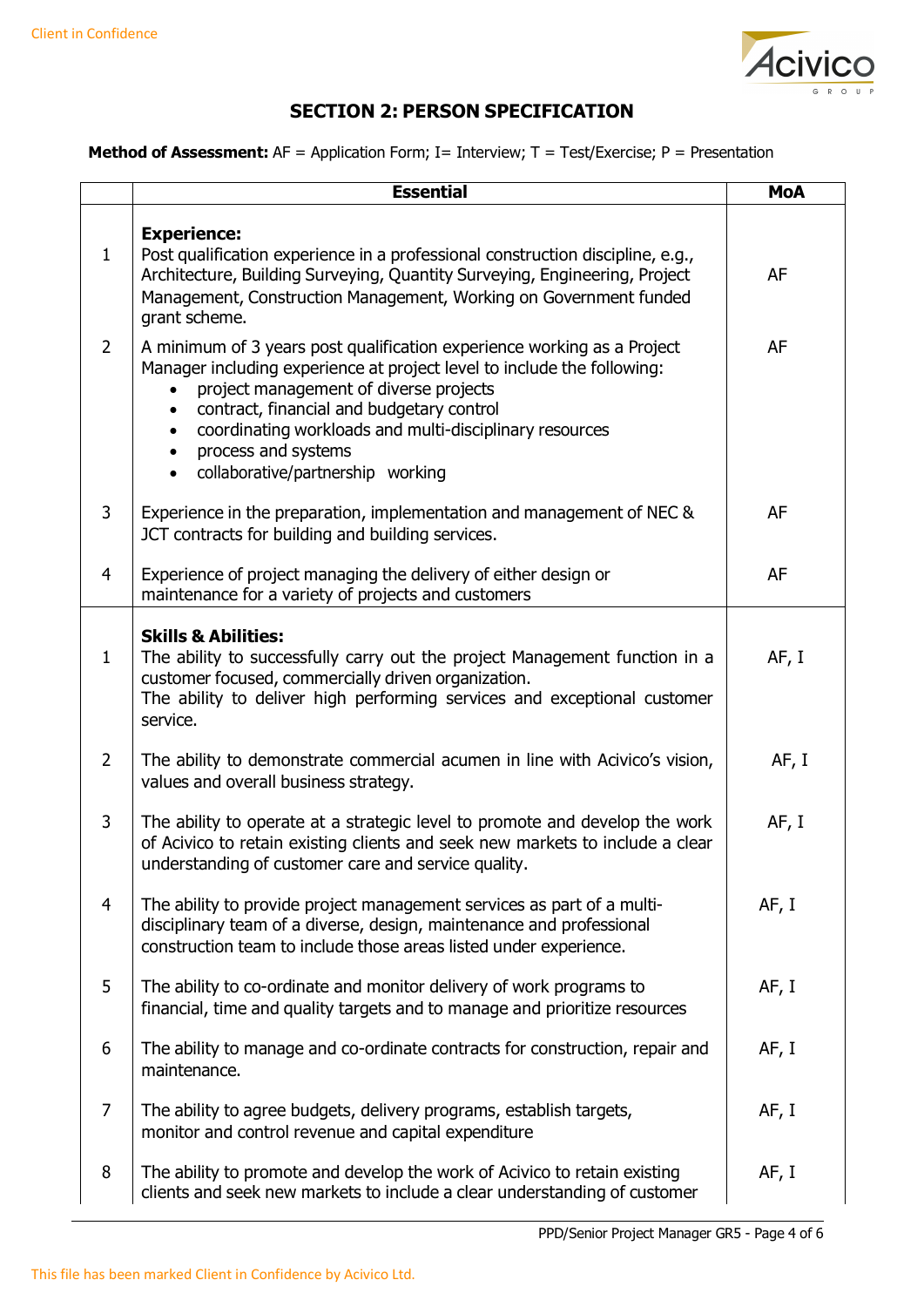care and quality